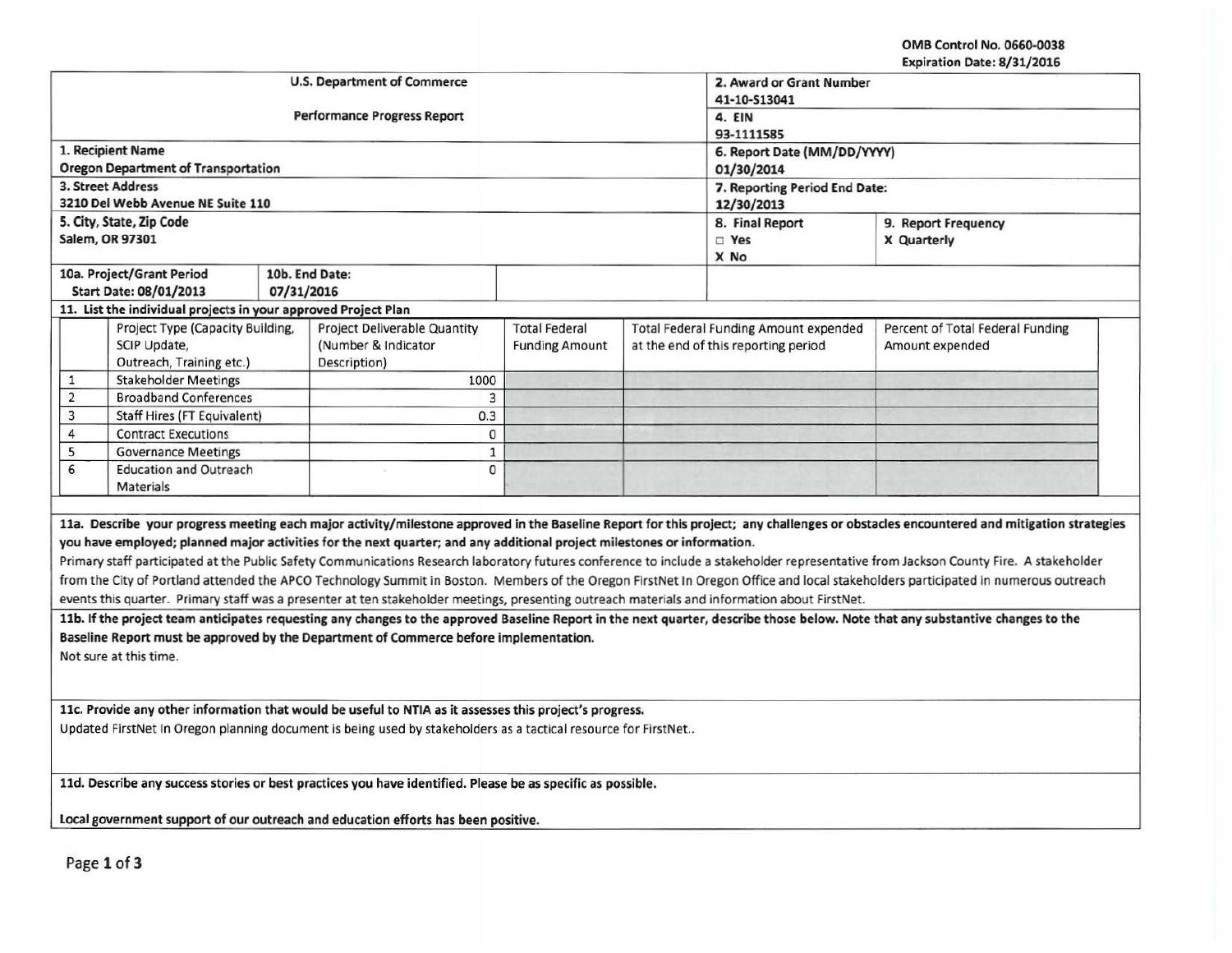#### 12. Personnel

# 12a. If the project is not fully staffed, describe how any lack of staffing may impact the project's time line and when the project will be fully staffed.

Plan is to have our staffing plan in place by the 2<sup>nd</sup> quarter, this action is delayed due to governance transition between the two state agencies (DAS and ODOT). Legislative decision on transfer of this program expected by March of 2014.

### 12b. Staffing Table State is working on the development of the project team

| <b>Job Title</b>                       | FTE % | <b>Project(s) Assigned</b> | Change                       |
|----------------------------------------|-------|----------------------------|------------------------------|
| Statewide Interoperability Coordinator | 60%   | SLIGP project coordination | FTE increased from 30 to 60% |
|                                        |       |                            |                              |
|                                        |       |                            |                              |

#### 13. Subcontracts (Vendors and/or Subrecipients)

#### 13a. Subcontracts Table - Include all subcontractors. The totals from this table must equal the "Subcontracts Total" in Question 14f.

| Name | Subcontract Purpose | Type<br>(Vendor/Subrec.) | RFP/RFQ<br>Issued<br>(Y/N) | Contract<br>Executed<br>(Y/N) | Start<br>Date | End<br>Date | <b>Total Federal</b><br><b>Funds Allocated</b> | <b>Total Matching</b><br><b>Funds Allocated</b> | Project and % Assigned |
|------|---------------------|--------------------------|----------------------------|-------------------------------|---------------|-------------|------------------------------------------------|-------------------------------------------------|------------------------|
|      |                     |                          |                            |                               |               |             |                                                |                                                 |                        |

## 13b. Describe any challenges encountered with vendors and/or subrecipients.

None at this time.

#### 14. Budget Worksheet

Columns 2, 3 and 4 must match your current project budget for the entire award, which is the SF·424A on file.

Only list matching funds that the Department of Commerce has already approved.

| Project Budget Element (1)   | <b>Federal Funds</b><br>Awarded (2) | <b>Approved Matching</b><br>Funds $(3)$ | <b>Total Budget</b><br>(4) | <b>Federal Funds</b><br>Expended (5) | <b>Approved Matching Funds</b><br>Expended (6) | Total Funds Expended (7) |
|------------------------------|-------------------------------------|-----------------------------------------|----------------------------|--------------------------------------|------------------------------------------------|--------------------------|
| a. Personnel Salaries        | \$620,964                           | \$344,581                               | \$965,545                  | \$25,779                             | \$38,062                                       | \$63,841                 |
| b. Personnel Fringe Benefits | \$167,339                           | \$90,190                                | \$257,529                  | \$23,910                             | \$34,858                                       | \$58,768                 |
| c. Travel                    | \$167,400                           | \$30,841                                | \$198,241                  | \$2,389                              | \$0                                            | \$2,389                  |
| d. Equipment                 | \$O                                 | \$0                                     | \$0                        |                                      |                                                |                          |
| e. Materials/Supplies        | \$5,400                             | \$0                                     | \$5,400                    |                                      |                                                |                          |
| f. Subcontracts Total        | \$1,187,345                         | \$0                                     | \$1,187,345                |                                      |                                                |                          |
| g. Other                     | \$O                                 | \$71,500                                | \$71,500                   |                                      |                                                |                          |
| h. Total Costs               | \$2,148,448                         | \$537,112                               | \$2,685,560                | \$52,078                             | \$72,920                                       | \$124,998                |
| i. % of Total                | 80%                                 | 20%                                     | 100%                       | 42%                                  | 58%                                            | 100%                     |